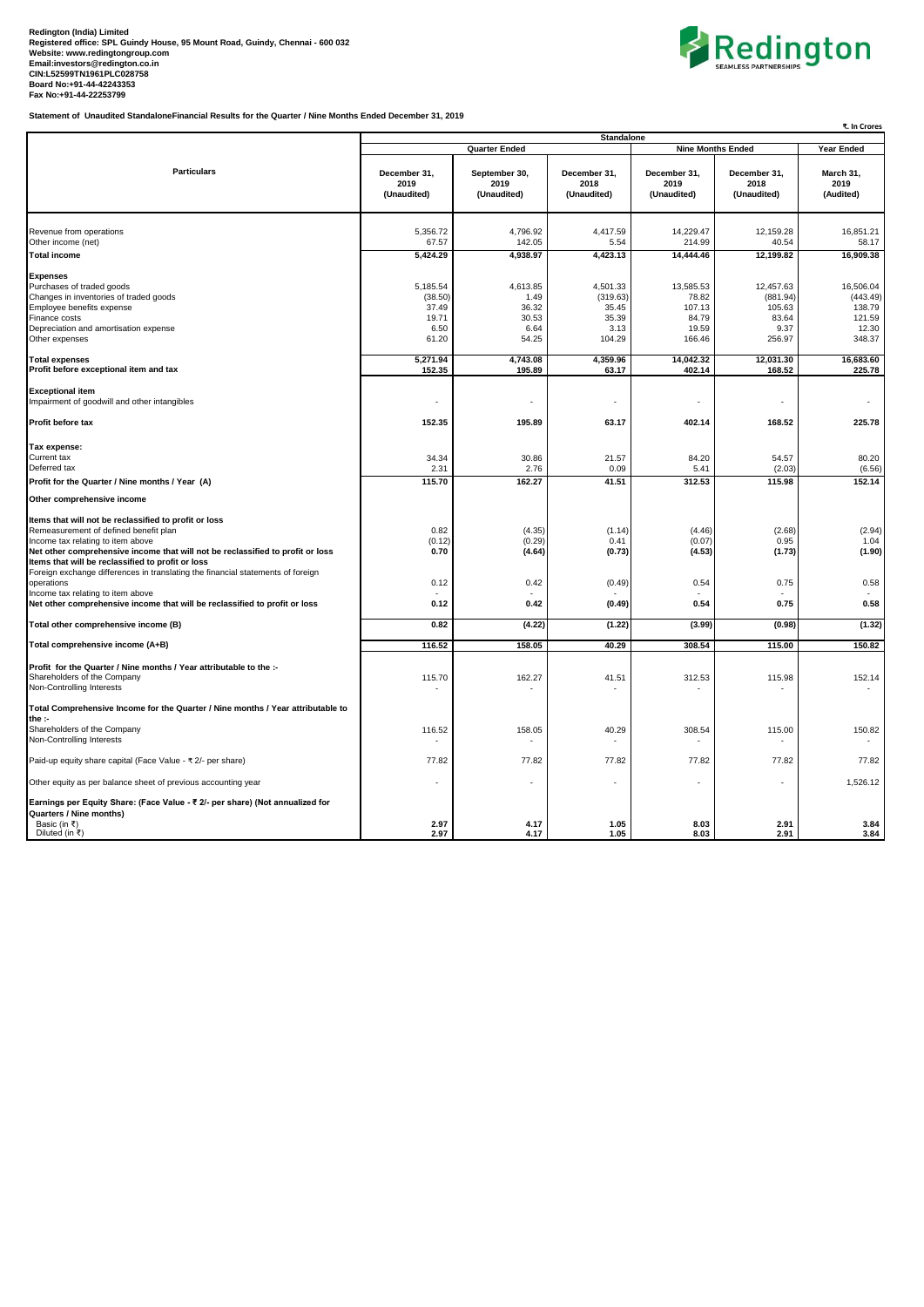## Redington (India) Limited<br>Registered office: SPL Guindy House, 95 Mount Road, Guindy, Chennai - 600 032<br>Website: www.redingtongroup.com<br>Email:investors@redington.co.in<br>CIN:L52599TN1961PLC028758<br>Bax No:+91-44-422253799<br>Fax



**Statement of Unaudited Consolidated Financial Results for the Quarter / Nine Months Ended December 31, 2019**

| ₹. In Crores                                                                                                                                                                                                                                                                                                                                                  |                                                                  |                                                           |                                                             |                                                               |                                                                 |                                                                |  |
|---------------------------------------------------------------------------------------------------------------------------------------------------------------------------------------------------------------------------------------------------------------------------------------------------------------------------------------------------------------|------------------------------------------------------------------|-----------------------------------------------------------|-------------------------------------------------------------|---------------------------------------------------------------|-----------------------------------------------------------------|----------------------------------------------------------------|--|
|                                                                                                                                                                                                                                                                                                                                                               | Consolidated<br><b>Quarter Ended</b><br><b>Nine Months Ended</b> |                                                           |                                                             |                                                               |                                                                 | Year Ended                                                     |  |
| <b>Particulars</b>                                                                                                                                                                                                                                                                                                                                            | December 31,<br>2019<br>(Unaudited)                              | September 30,<br>2019<br>(Unaudited)                      | December 31,<br>2018<br>(Unaudited)                         | December 31.<br>2019<br>(Unaudited)                           | December 31,<br>2018<br>(Unaudited)                             | March 31,<br>2019<br>(Audited)                                 |  |
| Revenue from operations                                                                                                                                                                                                                                                                                                                                       | 14,784.49                                                        | 12,339.28                                                 | 12,630.06                                                   | 38,798.51                                                     | 33,953.47                                                       | 46,536.15                                                      |  |
| Other income (net)<br><b>Total income</b>                                                                                                                                                                                                                                                                                                                     | 11.11<br>14,795.60                                               | 15.00<br>12,354.28                                        | 10.80<br>12,640.86                                          | 38.01<br>38,836.52                                            | 36.26<br>33,989.73                                              | 63.23<br>46.599.38                                             |  |
| <b>Expenses</b><br>Purchases of traded goods<br>Changes in inventories of traded goods<br>Employee benefits expense<br>Finance costs<br>Depreciation and amortisation expense<br>Other expenses                                                                                                                                                               | 14,648.36<br>(633.06)<br>194.09<br>43.94<br>37.33<br>276.85      | 11,060.97<br>595.31<br>196.87<br>62.87<br>47.51<br>238.43 | 12,518.31<br>(643.54)<br>181.11<br>55.76<br>16.29<br>297.61 | 36,984.02<br>(287.29)<br>579.36<br>172.06<br>117.63<br>743.41 | 33,154.73<br>(1, 197.58)<br>537.93<br>146.90<br>48.12<br>815.11 | 44,598.99<br>(786.15)<br>724.20<br>204.15<br>63.36<br>1,100.43 |  |
| <b>Total expenses</b><br>Profit before exceptional item and tax                                                                                                                                                                                                                                                                                               | 14,567.51<br>228.09                                              | 12,201.96<br>152.32                                       | 12,425.54<br>215.32                                         | 38,309.19<br>527.33                                           | 33,505.21<br>484.52                                             | 45,904.98<br>694.40                                            |  |
| <b>Exceptional item</b><br>Impairment of goodwill and other intangibles                                                                                                                                                                                                                                                                                       | ÷,                                                               | 1.08                                                      | 71.06                                                       | 1.08                                                          | 71.06                                                           | 71.06                                                          |  |
| Profit before tax                                                                                                                                                                                                                                                                                                                                             | 228.09                                                           | 151.24                                                    | 144.26                                                      | 526.25                                                        | 413.46                                                          | 623.34                                                         |  |
| Tax expense:<br>Current tax<br>Deferred tax                                                                                                                                                                                                                                                                                                                   | 51.51<br>12.19                                                   | 20.91<br>(2.28)                                           | 24.32<br>(10.16)                                            | 110.18<br>8.85                                                | 113.65<br>(12.18)                                               | 157.55<br>(18.68)                                              |  |
| Profit for the Quarter / Nine months / Year (A)                                                                                                                                                                                                                                                                                                               | 164.39                                                           | 132.61                                                    | 130.10                                                      | 407.22                                                        | 311.99                                                          | 484.47                                                         |  |
| Other comprehensive income                                                                                                                                                                                                                                                                                                                                    |                                                                  |                                                           |                                                             |                                                               |                                                                 |                                                                |  |
| Items that will not be reclassified to profit or loss<br>Remeasurement of defined benefit plan<br>Income tax relating to item above<br>Net other comprehensive income that will not be reclassified to profit or loss<br>Items that will be reclassified to profit or loss<br>Foreign exchange differences in translating the financial statements of foreign | 0.88<br>(0.13)<br>0.75                                           | (4.65)<br>(0.22)<br>(4.87)                                | (1.77)<br>0.60<br>(1.17)                                    | (4.81)<br>0.03<br>(4.78)                                      | (3.86)<br>1.31<br>(2.55)                                        | (3.29)<br>1.16<br>(2.13)                                       |  |
| operations<br>Income tax relating to item above                                                                                                                                                                                                                                                                                                               | 18.27                                                            | 84.31                                                     | (109.02)                                                    | 96.55                                                         | 160.32                                                          | 138.67                                                         |  |
| Net other comprehensive income that will be reclassified to profit or loss                                                                                                                                                                                                                                                                                    | 18.27                                                            | 84.31                                                     | (109.02)                                                    | 96.55                                                         | 160.32                                                          | 138.67                                                         |  |
| Total other comprehensive income (B)                                                                                                                                                                                                                                                                                                                          | 19.02                                                            | 79.44                                                     | (110.19)                                                    | 91.77                                                         | 157.77                                                          | 136.54                                                         |  |
| Total comprehensive income (A+B)                                                                                                                                                                                                                                                                                                                              | 183.41                                                           | 212.05                                                    | 19.91                                                       | 498.99                                                        | 469.76                                                          | 621.01                                                         |  |
| Profit for the Quarter / Nine months / Year attributable to the :-<br>Shareholders of the Company<br>Non-Controlling Interests                                                                                                                                                                                                                                | 155.90<br>8.49                                                   | 130.08<br>2.53                                            | 145.07<br>(14.97)                                           | 396.01<br>11.21                                               | 338.84<br>(26.85)                                               | 507.78<br>(23.31)                                              |  |
| Total Comprehensive Income for the Quarter / Nine months / Year attributable to<br>the :-                                                                                                                                                                                                                                                                     |                                                                  |                                                           |                                                             |                                                               |                                                                 |                                                                |  |
| Shareholders of the Company<br>Non-Controlling Interests                                                                                                                                                                                                                                                                                                      | 172.60<br>10.81                                                  | 200.43<br>11.62                                           | 48.22<br>(28.31)                                            | 477.02<br>21.97                                               | 481.63<br>(11.87)                                               | 628.52<br>(7.51)                                               |  |
| Paid-up equity share capital (Face Value - ₹2/- per share)                                                                                                                                                                                                                                                                                                    | 77.82                                                            | 77.82                                                     | 77.82                                                       | 77.82                                                         | 77.82                                                           | 77.82                                                          |  |
| Other equity as per balance sheet of previous accounting year                                                                                                                                                                                                                                                                                                 |                                                                  |                                                           |                                                             |                                                               |                                                                 | 3,828.16                                                       |  |
| Earnings per Equity Share: (Face Value - ₹ 2/- per share) (Not annualized for<br>Quarters / Nine months)<br>Basic (in ₹)                                                                                                                                                                                                                                      | 4.01                                                             | 3.34                                                      | 3.65                                                        | 10.18                                                         | 8.49                                                            | 12.80                                                          |  |
| Diluted (in ₹)                                                                                                                                                                                                                                                                                                                                                | 4.01                                                             | 3.34                                                      | 3.65                                                        | 10.18                                                         | 8.49                                                            | 12.80                                                          |  |